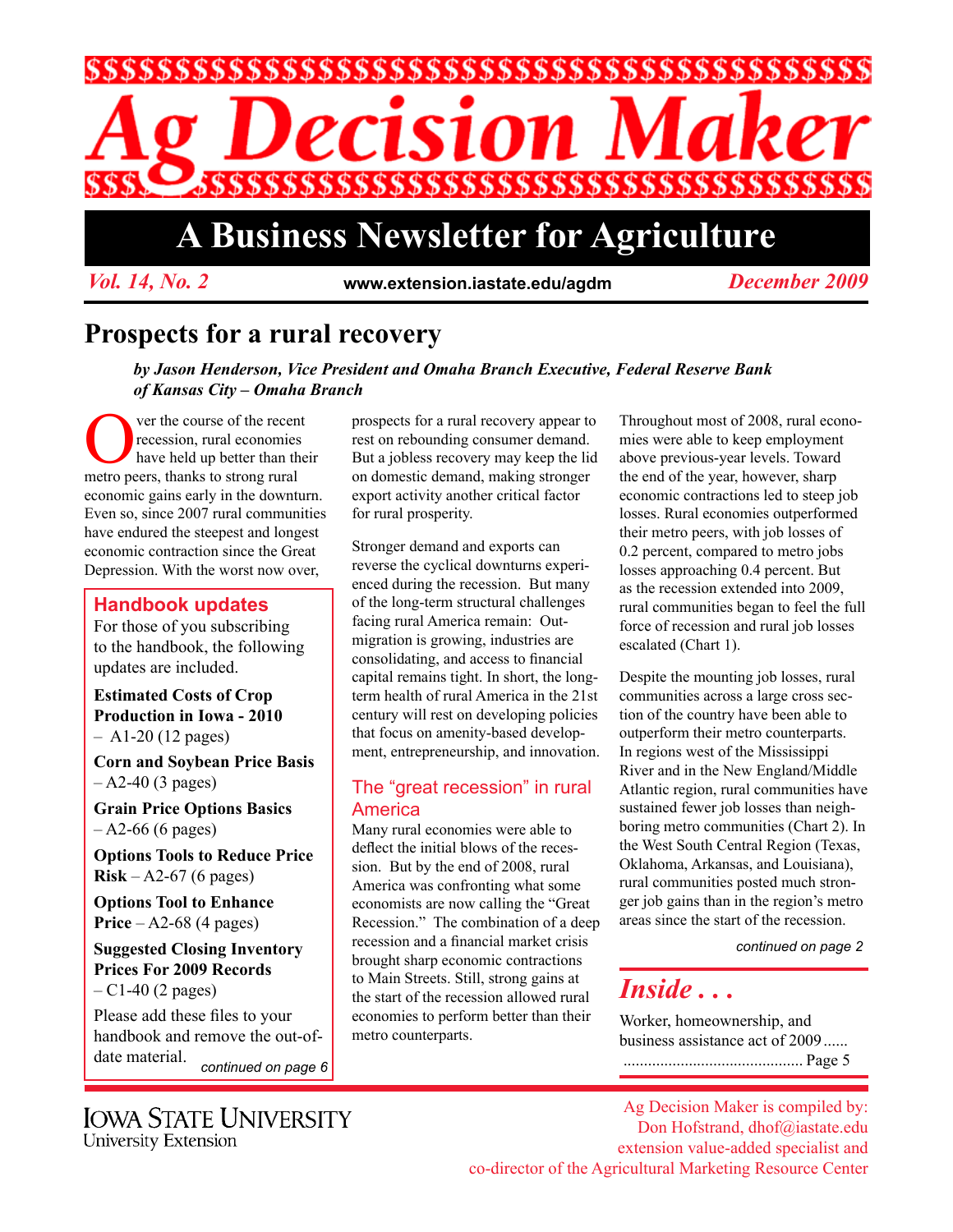## 

*Prospects for a rural recovery, continued from page 1*



The relative strength of the rural economy has been fueled in part by its large concentration of commodity-based industries. The spike in commodity prices during the first half of 2008 set the stage for robust rural economic growth in many areas. Rising commodity prices also spurred economic gains in farm-dependent regions, as farmers increased their purchases of goods and services. Energy and mining-dependent regions also enjoyed stronger economic gains, as energy companies increased production, boosting the demand for energy-related goods and services.

The housing crisis was also less severe in most rural areas. The earlier boom in rural housing, in terms of over-building and rising prices, was smaller than across the nation. Moreover, rural areas had less exposure to subprime loans and foreclosures. Consequently, rural home prices have dropped less than in metro areas. According to the Federal Housing Finance Agency (FHFA), rural home prices, unlike metro



#### home prices, remained above year-ago levels through most of 2008. By the second quarter of 2009, rural prices were still only 1.6 percent below year-ago levels, compared to 5.9 percent below in metro areas.

The financial market turmoil was also blunted in rural economies. Structural differences between rural and metro financial service industries gave rural areas less exposure to investment bank activities. For example, securities, commodity contracts, and investments accounted for less than 10 percent of earnings at rural financial institutions, compared to a third for metro institutions. Until the financial crisis spread beyond Wall Street, rural financial service firms avoided the high losses of jobs suffered in metro areas. Agricultural banks (predominantly smaller commercial banks in rural communities) continue to post a stronger return on assets than other commercial banks. According to the Federal Deposit Insurance Corporation (FDIC), return on assets at rural

agricultural banks reached 0.79 percent in the second quarter of 2009, compared to -0.12 percent for commercial banks as a whole.

Weakness in rural financial markets has intensified, however, and commercial banks have responded by tightening credit standards on a wide variety of household and business loans. By the second quarter of 2009, almost all commercial banks reported raising credit standards for residential and commercial real estate loans and for C&I loans. In addition to raising credit standards, banks have also raised collateral requirements on loan activity. To further reduce risk, banks have also shortened the maturity on business loans. Over the past year, the maturity of farm loans has shrunk from 15 to 11 months. While the financial crisis has eased and fewer banks are reporting tightening credit standards, risks remain. For example, delinquency rates for commercial real estate loans have climbed from 4.2 to 7.9 percent since mid-2008.

#### The near-term rebound hinges on demand

As the recession and financial crisis deepened, consumer demand fell sharply. Thus, recovery will hinge on rebounding consumer demand. According to the Census Bureau, retail spending in the U.S. has fallen roughly 7 percent below 2007 levels. While spending levels have solidified in 2009, retailers are less confident about resurgent demand heading into the Christmas shopping season. Moreover, the prospects of another jobless recovery, attended by weak job growth and limited income gains, could restrain consumer spending.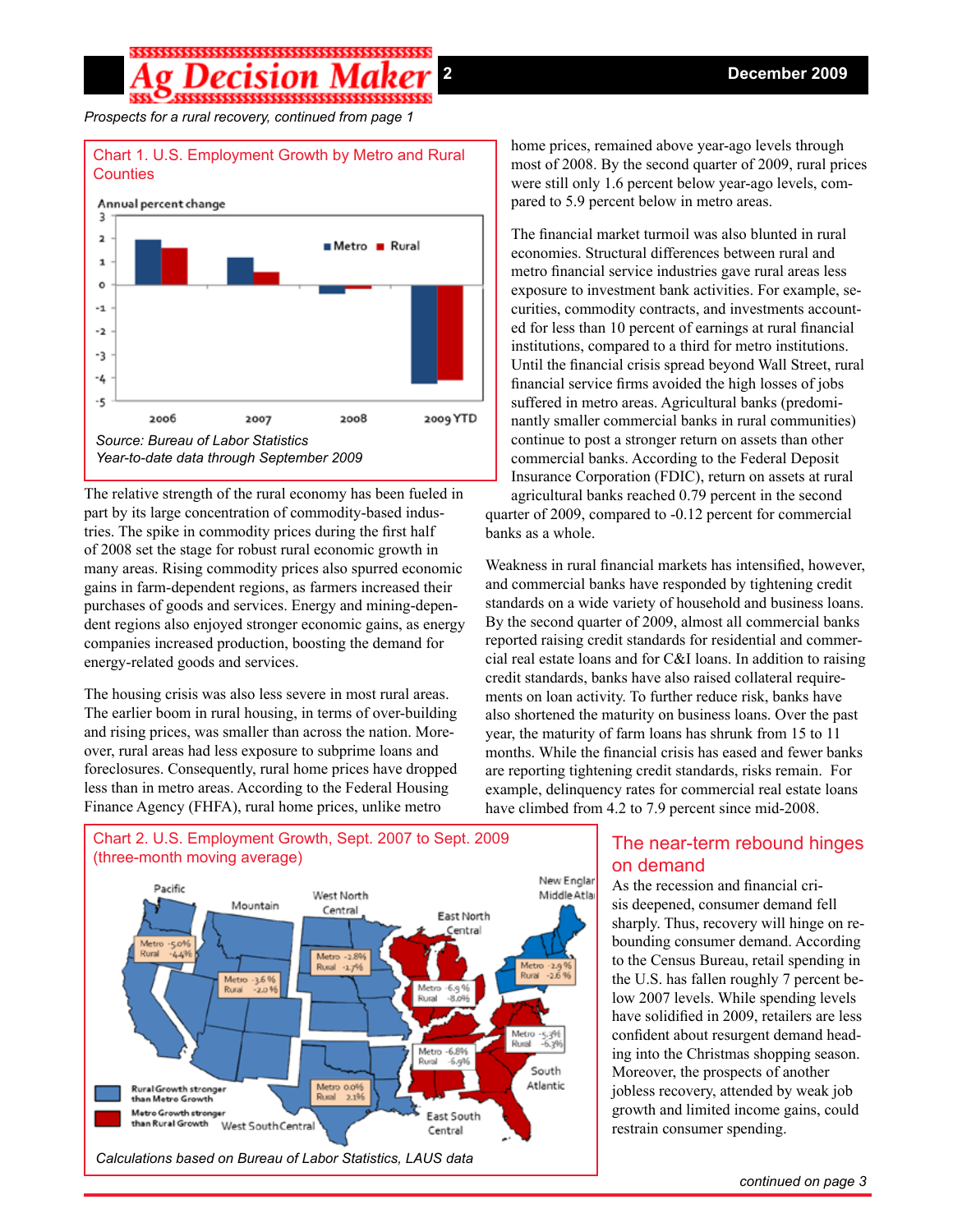## 

#### *Prospects for a rural recovery, continued from page 2*

A clear example comes from consumer spending on proteins. Historically, U.S. per capita expenditures on meat and milk products have tended to decline during recessions and then rebound during recoveries. However, during the jobless recoveries following the 1990 and 2001 recessions, per capita U.S. protein expenditures bucked historical trends and posted further declines a year after both recessions ended. Moreover, these expenditures have fallen more sharply during the recent recession. Together, these trends suggest a weaker rebound in demand for this recovery.

On the positive side, consumer spending appears to have fallen less dramatically in rural areas than in metro areas. A handful of states reports spending data at the county level. Rural retail sales in Washington, North Carolina, and Vermont have fallen less dramatically in metro areas (Chart 3). In Kansas and Nebraska, rural sales have actually expanded over the past year, in contrast to the state's declining metro sales. If a jobless recovery dampens national consumer spending, such cross winds in rural America may boost consumer spending on Main Streets.

With such anemic expectations for domestic demand, exports will be crucial to rural prosperity. Improvements in the U.S. trade balance have underpinned the U.S. economy over the past year. In 2008, economic strength in developing countries spurred robust demand and record prices for food and energy commodities. Toward the end of the year, weakening global economies clipped the foreign demand. But heading into 2010, with stronger economic gains, especially in emerging countries, opportunities for stronger rural export activity may emerge.

For rural communities, processed food products appear to be a relatively bright spot. In 2007 and 2008 manufactured food exports rose 20-25 percent, well above gains in other manufacturing sectors. In 2009, while manufactured food exports dropped roughly 10 percent, other manufactured exports fell more sharply. With heavy concentrations of food processing activity in rural communities, the strength in manufactured food exports is one indicator of relatively stronger export activity for rural communities. The prospects of stronger exports will be driven in part by more robust growth in foreign economies and a lower value of the dollar that would make U.S. goods more affordable in foreign countries.

#### Long-term structural challenges

Rural economies have weathered the recession and financial crisis better than their metro peers. But recessions are cyclical downturns in economic activity. The longterm structural challenges to rural prosperity—outmigration, consolidation, and access to financial capital—will continue to threaten rural prosperity. Going forward, the continued focus on entrepreneurship, innovation, and amenities-driven growth can help offset these challenges.

Outmigration has been a persistent challenge for rural America. A substantial portion of the Baby Boom generation born between 1960 and 1964 and Gen X'ers born from 1965 to 1969 typically left rural communities for urban areas after graduating from high school and college. In the Kansas City Federal Reserve District, though, trends are showing that middle-aged families are returning to rural communities (Chart 4). As baby boomers and Gen X'ers reach age 30, their numbers in rural communities begin to rise, implying a net immigration of these population cohorts.

People still move to places with job opportunities, but research is finding that people are increasingly relocating to communities that offer a high quality of life. As people age, their location choices change. Young adults prefer to live in communities with robust business environments, while older adults prefer metro and nonmetro areas that offer high levels of consumer amenities. While a robust business environment is crucial, so is a community's ability to offer personal con-



*Year-to-date through second quarter retail sales obtained from various department of revenues*

#### Chart 4. Rural Baby Boomer and Gen X Population Cohorts in Kansas City Federal Reserve District